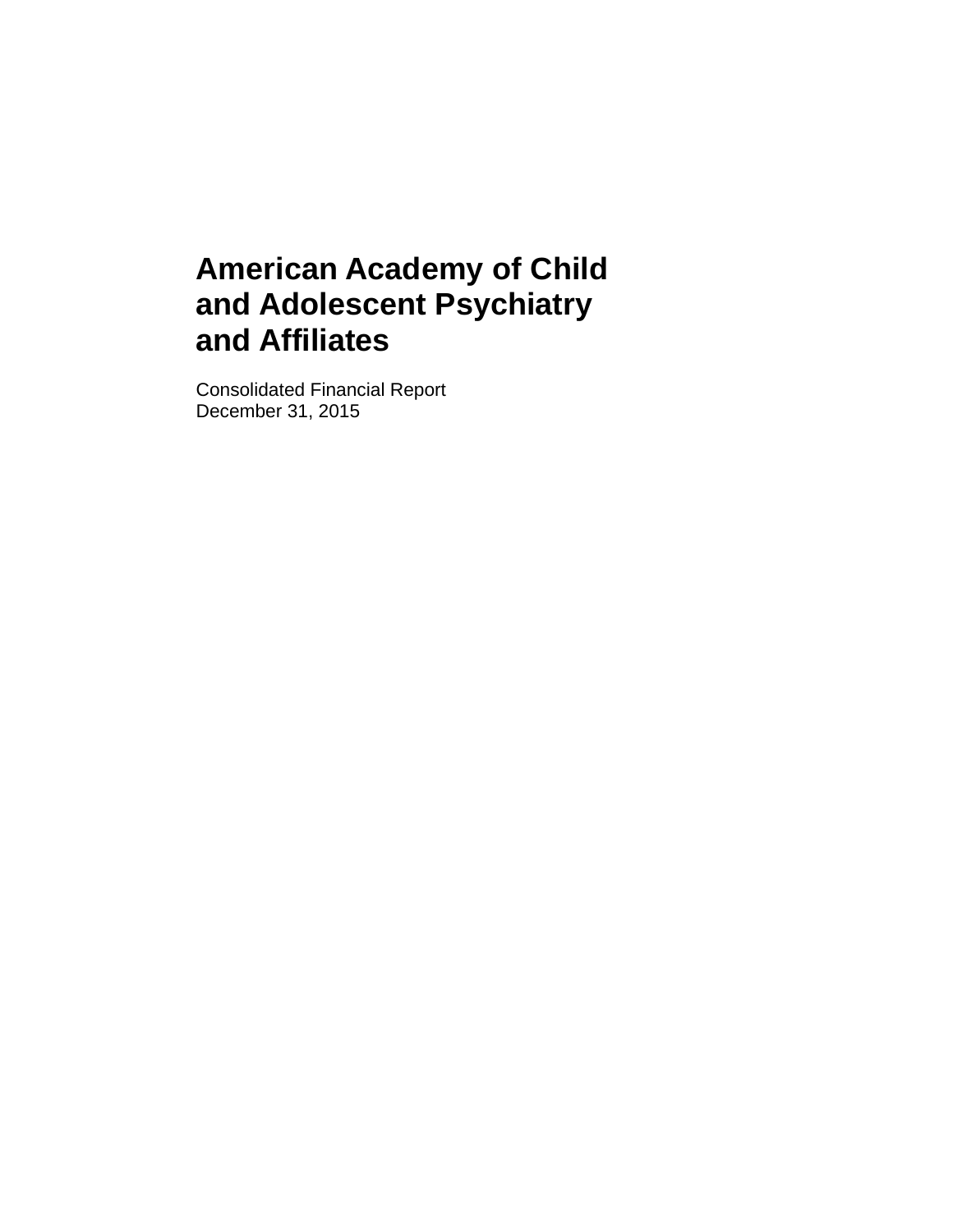# **Contents**

| Independent auditor's report               | $1 - 2$        |
|--------------------------------------------|----------------|
| <b>Financial statements</b>                |                |
| Consolidated balance sheet                 | 3              |
| Consolidated statement of activities       | $\overline{4}$ |
| Consolidated statement of cash flows       | 5              |
| Notes to consolidated financial statements | $6 - 16$       |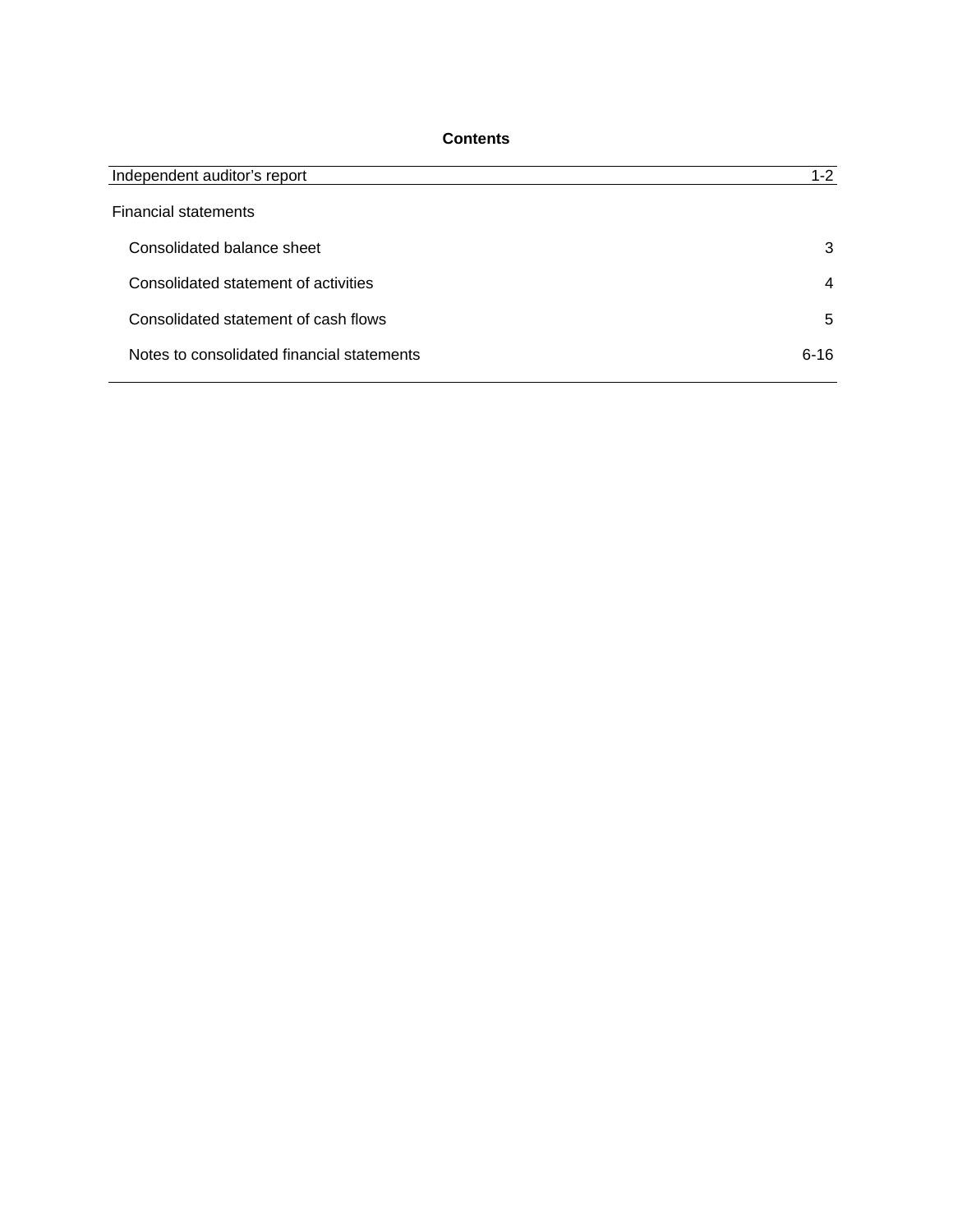

**RSM US LLP** 

#### **Independent Auditor's Report**

To the Council American Academy of Child and Adolescent Psychiatry Washington, D.C.

#### **Report on the Financial Statements**

We have audited the accompanying consolidated financial statements of American Academy of Child and Adolescent Psychiatry and Affiliates (the Academy), which comprise the consolidated balance sheet as of December 31, 2015, and the related consolidated statements of activities and cash flows for the year then ended, and the related notes to the consolidated financial statements (collectively, financial statements).

#### **Management's Responsibility for the Financial Statements**

Management is responsible for the preparation and fair presentation of these financial statements in accordance with accounting principles generally accepted in the United States of America; this includes the design, implementation, and maintenance of internal control relevant to the preparation and fair presentation of financial statements that are free from material misstatement, whether due to fraud or error.

#### **Auditor's Responsibility**

Our responsibility is to express an opinion on these financial statements based on our audit. We conducted our audit in accordance with auditing standards generally accepted in the United States of America. Those standards require that we plan and perform the audit to obtain reasonable assurance about whether the financial statements are free from material misstatement.

An audit involves performing procedures to obtain audit evidence about the amounts and disclosures in the financial statements. The procedures selected depend on the auditor's judgment, including the assessment of the risks of material misstatement of the financial statements, whether due to fraud or error. In making those risk assessments, the auditor considers internal control relevant to the entity's preparation and fair presentation of the financial statements in order to design audit procedures that are appropriate in the circumstances, but not for the purpose of expressing an opinion on the effectiveness of the entity's internal control. Accordingly, we express no such opinion. An audit also includes evaluating the appropriateness of accounting policies used and the reasonableness of significant accounting estimates made by management, as well as evaluating the overall presentation of the financial statements.

We believe that the audit evidence we have obtained is sufficient and appropriate to provide a basis for our audit opinion.

THE POWER OF BEING UNDERSTOOD **AUDIT | TAX | CONSULTING**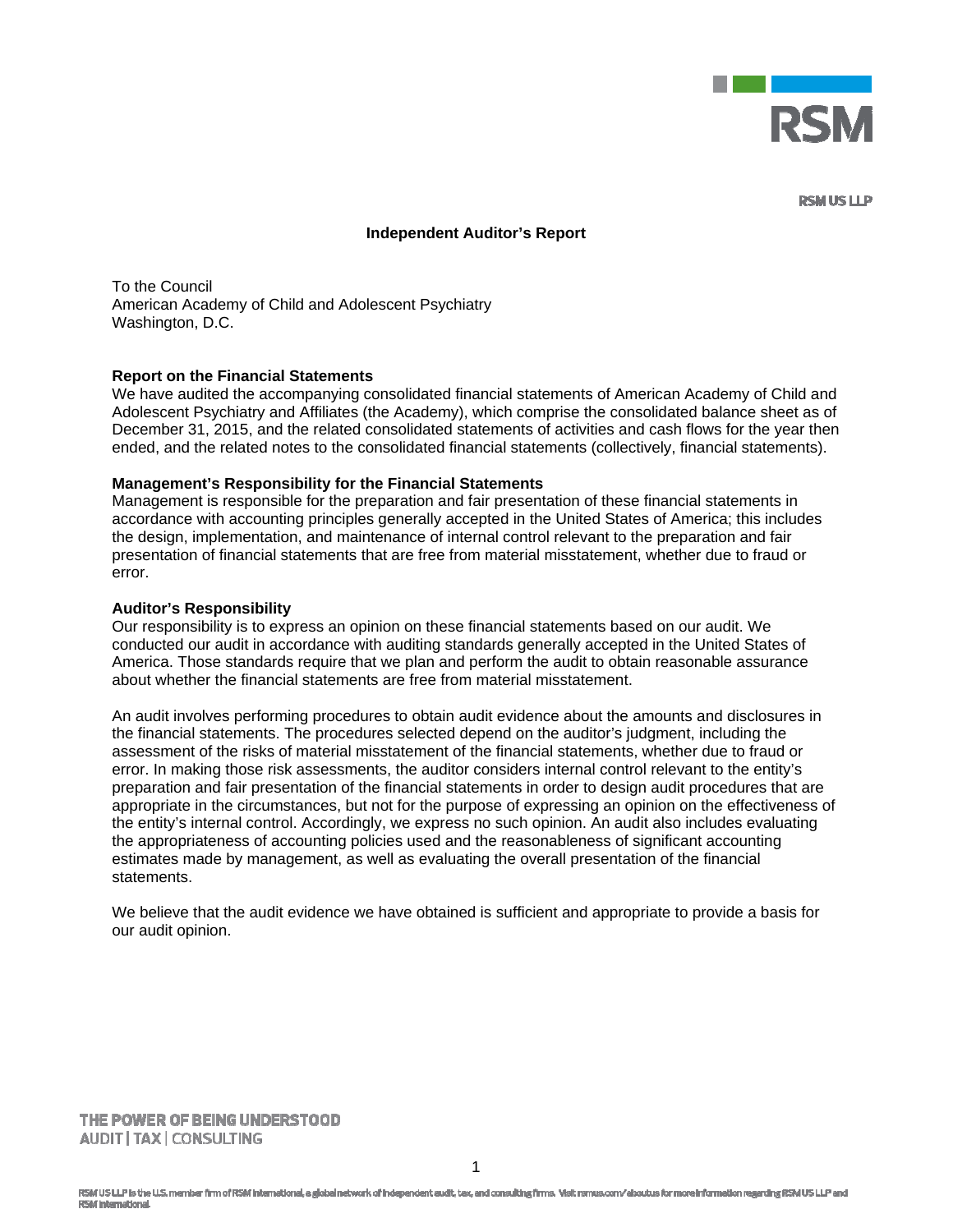#### **Opinion**

In our opinion, the financial statements referred to above present fairly, in all material respects, the financial position of American Academy of Child and Adolescent Psychiatry and Affiliates as of December 31, 2015, and the changes in their net assets and their cash flows for the year then ended in accordance with accounting principles generally accepted in the United States of America.

#### **Report on Summarized Comparative Information**

We have previously audited the Academy's 2014 financial statements, and we expressed an unmodified audit opinion on those audited financial statements in our report dated June 29, 2015. In our opinion, the summarized comparative information presented herein as of and for the year ended December 31, 2014, is consistent, in all material respects, with the audited financial statements from which it has been derived.

RSM US LLP

Washington, D.C. June 27, 2016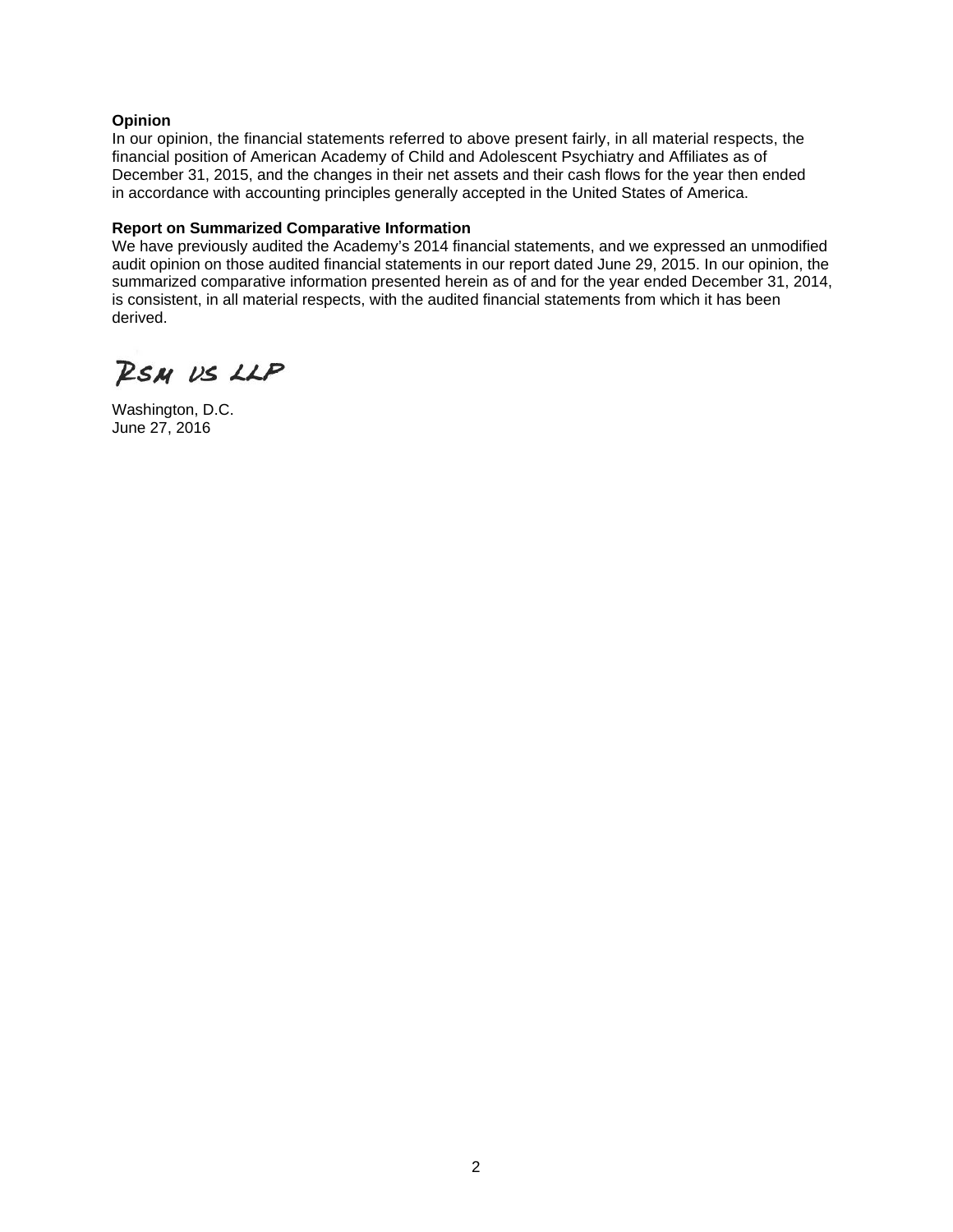# **Consolidated Balance Sheet December 31, 2015 (With Comparative Totals for 2014)**

|                                               | 2015            |    | 2014       |
|-----------------------------------------------|-----------------|----|------------|
| <b>Assets</b>                                 |                 |    |            |
| Cash                                          | \$<br>2,639,602 | \$ | 2,028,287  |
| Investments                                   | 10,188,008      |    | 10,013,467 |
| Receivables, net                              | 255,231         |    | 616,606    |
| Prepaid expenses                              | 157,693         |    | 224,386    |
| Inventory                                     | 20,359          |    | 17,417     |
| Property and equipment, net                   | 1,456,526       |    | 1,654,691  |
| <b>Total assets</b>                           | 14,717,419      | \$ | 14,554,854 |
| <b>Liabilities and Net Assets</b>             |                 |    |            |
| Liabilities:                                  |                 |    |            |
| Accounts payable and accrued expenses         | \$<br>880,176   | \$ | 1,055,389  |
| Deferred revenue                              | 1,672,262       |    | 1,730,561  |
| Regional council dues payable                 | 214,498         |    | 221,949    |
| <b>Total liabilities</b>                      | 2,766,936       |    | 3,007,899  |
| Commitments and contingencies (Notes 7 and 8) |                 |    |            |
| Net assets:                                   |                 |    |            |
| Unrestricted                                  |                 |    |            |
| Undesignated                                  | 8,028,762       |    | 7,365,092  |
| Board-designated                              | 805,315         |    | 925,430    |
|                                               | 8,834,077       |    | 8,290,522  |
| Temporarily restricted                        | 1,033,136       |    | 1,458,163  |
| Permanently restricted                        | 2,083,270       |    | 1,798,270  |
|                                               | 11,950,483      |    | 11,546,955 |
| <b>Total liabilities and net assets</b>       | 14,717,419      | S  | 14,554,854 |
|                                               |                 |    |            |

See notes to consolidated financial statements.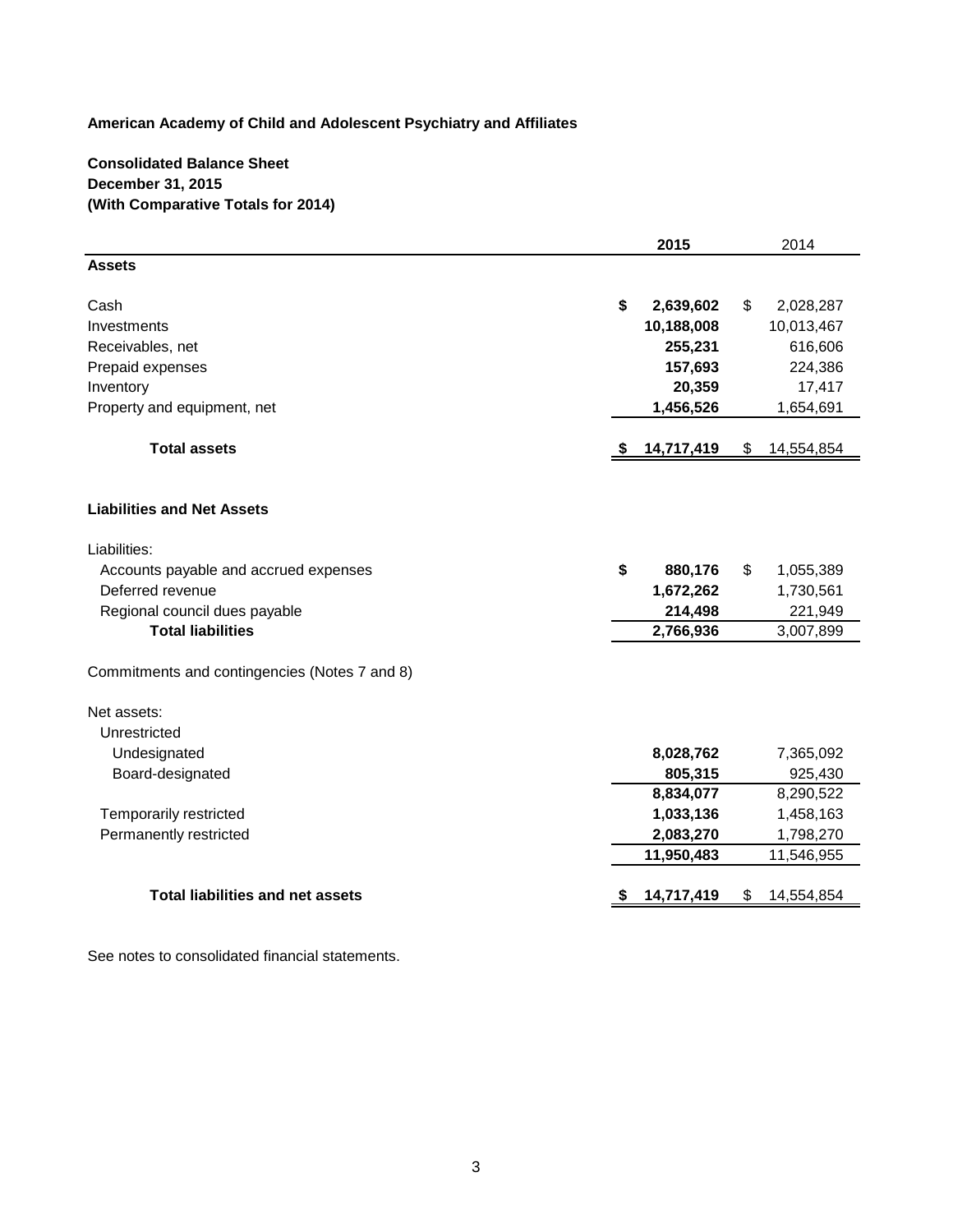# **Consolidated Statement of Activities Year Ended December 31, 2015 (With Comparative Totals for 2014)**

| 2015                                          |    |                                   |    |                   |    |                   |    |            |    |              |
|-----------------------------------------------|----|-----------------------------------|----|-------------------|----|-------------------|----|------------|----|--------------|
|                                               |    | <b>Temporarily</b><br>Permanently |    |                   |    |                   |    |            |    |              |
|                                               |    | <b>Unrestricted</b>               |    | <b>Restricted</b> |    | <b>Restricted</b> |    | Total      |    | 2014         |
| Revenue and support:                          |    |                                   |    |                   |    |                   |    |            |    |              |
| Membership dues and fees                      | \$ | 2,962,658                         | \$ |                   | \$ |                   | \$ | 2,962,658  | \$ | 2,601,059    |
| Annual meeting and institutes                 |    | 2,267,567                         |    |                   |    |                   |    | 2,267,567  |    | 2,175,006    |
| Journal                                       |    | 1,435,985                         |    |                   |    |                   |    | 1,435,985  |    | 1,654,051    |
| Grants and contributions                      |    | 832,914                           |    | 576,644           |    | 25,000            |    | 1,434,558  |    | 1,926,337    |
| Publications                                  |    | 268,690                           |    |                   |    |                   |    | 268,690    |    | 251,353      |
| Member benefit royalties                      |    | 180,330                           |    |                   |    |                   |    | 180,330    |    | 176,717      |
| Advertising                                   |    | 39,780                            |    |                   |    |                   |    | 39,780     |    | 94,610       |
| Training                                      |    | 32,114                            |    |                   |    |                   |    | 32,114     |    | 11,803       |
| Building - rental income                      |    | 30,360                            |    |                   |    |                   |    | 30,360     |    | 31,200       |
| Investment (loss) gain, net                   |    | (226, 078)                        |    | (66, 669)         |    |                   |    | (292, 747) |    | 621,587      |
| Other income                                  |    | 4,796                             |    |                   |    |                   |    | 4,796      |    | 34,207       |
| Net assets released from restrictions         |    | 675,002                           |    | (675,002)         |    |                   |    |            |    |              |
| Total revenue and support                     |    | 8,504,118                         |    | (165, 027)        |    | 25,000            |    | 8,364,091  |    | 9,577,930    |
| Expenses:                                     |    |                                   |    |                   |    |                   |    |            |    |              |
| Program services:                             |    |                                   |    |                   |    |                   |    |            |    |              |
| Annual meeting and institutes                 |    | 1,602,262                         |    |                   |    |                   |    | 1,602,262  |    | 1,693,611    |
| Components                                    |    | 938,677                           |    |                   |    |                   |    | 938,677    |    | 1,188,806    |
| Government affairs                            |    | 775,953                           |    |                   |    |                   |    | 775,953    |    | 667,001      |
| Special funds                                 |    | 774,467                           |    |                   |    |                   |    | 774,467    |    | 566,345      |
| Journal                                       |    | 765,999                           |    |                   |    |                   |    | 765,999    |    | 729,073      |
| Grants                                        |    | 539,939                           |    |                   |    |                   |    | 539,939    |    | 1,113,438    |
| Membership                                    |    | 372,259                           |    |                   |    |                   |    | 372,259    |    | 363,484      |
| Clinical practice                             |    | 329,760                           |    |                   |    |                   |    | 329,760    |    | 222,944      |
| <b>Research initiatives</b>                   |    | 261,690                           |    |                   |    |                   |    | 261,690    |    | 290,750      |
| Communications                                |    | 168,887                           |    |                   |    |                   |    | 168,887    |    | 140,340      |
| <b>AACAP News</b>                             |    | 153,225                           |    |                   |    |                   |    | 153,225    |    | 173,722      |
| <b>Publications</b>                           |    | 13,948                            |    |                   |    |                   |    | 13,948     |    | 19,479       |
| <b>Presidential initiatives</b>               |    | 7,802                             |    |                   |    |                   |    | 7,802      |    | 37,586       |
| <b>Total program services</b>                 |    | 6,704,868                         |    | $\blacksquare$    |    | $\blacksquare$    |    | 6,704,868  |    | 7,206,579    |
| Supporting services:                          |    |                                   |    |                   |    |                   |    |            |    |              |
| Central office                                |    | 873,212                           |    |                   |    |                   |    | 873,212    |    | 804,377      |
| Fundraising                                   |    | 352,123                           |    |                   |    |                   |    | 352,123    |    | 320,457      |
| <b>Building operations</b>                    |    | 30,360                            |    | $\blacksquare$    |    |                   |    | 30,360     |    | 31,200       |
| <b>Total supporting services</b>              |    | 1,255,695                         |    |                   |    |                   |    | 1,255,695  |    | 1,156,034    |
|                                               |    |                                   |    |                   |    |                   |    |            |    |              |
| <b>Total expenses</b>                         |    | 7,960,563                         |    |                   |    |                   |    | 7,960,563  |    | 8,362,613    |
| Change in net assets before                   |    |                                   |    |                   |    |                   |    |            |    |              |
| other changes                                 |    | 543,555                           |    | (165, 027)        |    | 25,000            |    | 403,528    |    | 1,215,317    |
| Transfer to permanently restricted net assets |    |                                   |    | (260,000)         |    | 260,000           |    | -          |    |              |
| Change in net assets                          |    | 543,555                           |    | (425, 027)        |    | 285,000           |    | 403,528    |    | 1,215,317    |
| Net assets:                                   |    |                                   |    |                   |    |                   |    |            |    |              |
| Beginning                                     |    | 8,290,522                         |    | 1,458,163         |    | 1,798,270         |    | 11,546,955 |    | 10,331,638   |
|                                               |    |                                   |    |                   |    |                   |    |            |    |              |
| Ending                                        |    | 8,834,077                         |    | 1,033,136         | \$ | 2,083,270         |    | 11,950,483 |    | \$11,546,955 |

See notes to consolidated financial statements.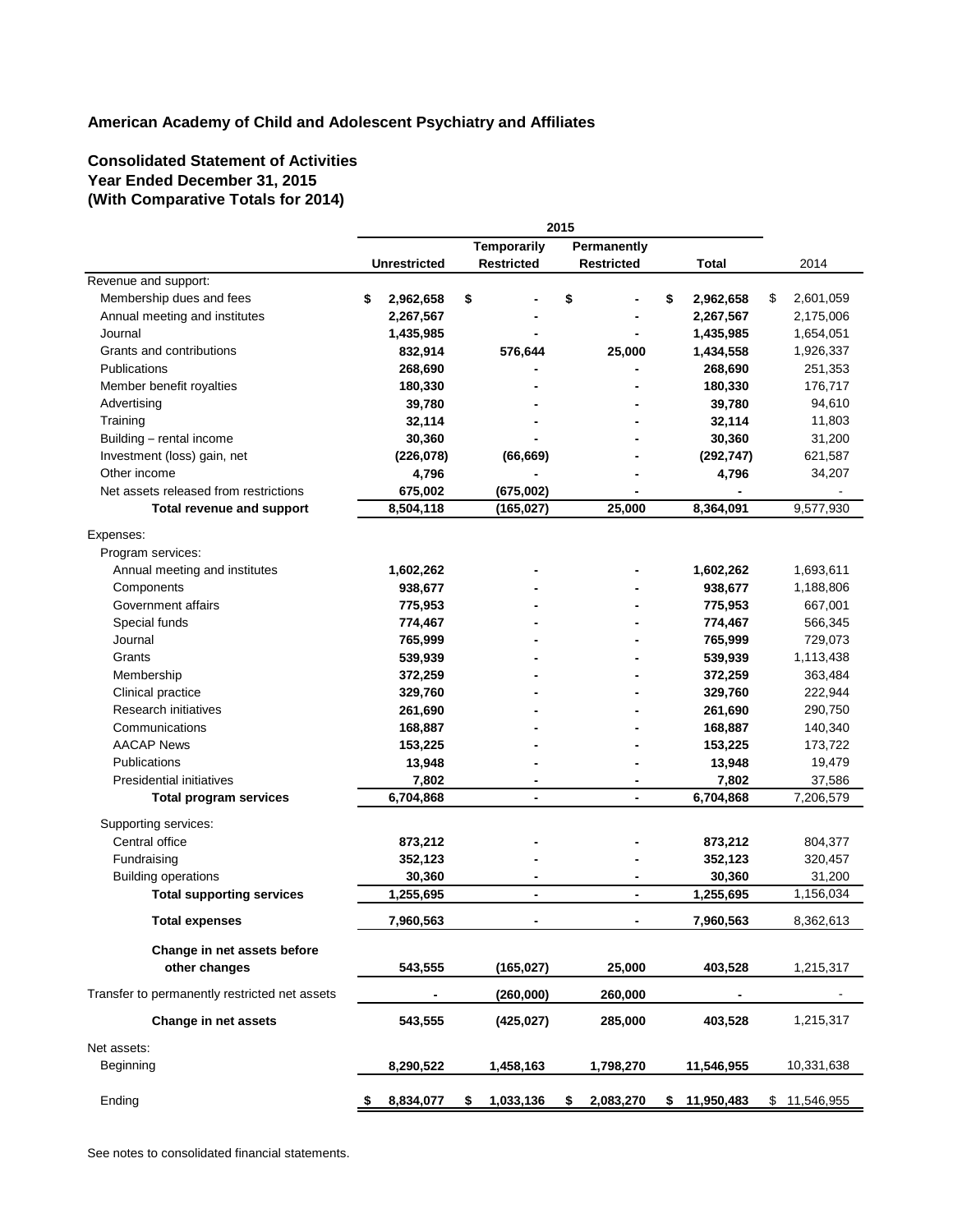# **Consolidated Statement of Cash Flows Year Ended December 31, 2015 (With Comparative Totals for 2014)**

|                                                           |    | 2014        |                 |  |
|-----------------------------------------------------------|----|-------------|-----------------|--|
| Cash flows from operating activities:                     |    |             |                 |  |
| Change in net assets                                      | \$ | 403,528     | \$<br>1,215,317 |  |
| Adjustments to reconcile change in net assets to net cash |    |             |                 |  |
| provided by operating activities:                         |    |             |                 |  |
| Realized and unrealized loss (gain) on investments, net   |    | 491,300     | (424, 136)      |  |
| Bad debt expense                                          |    |             | 70,541          |  |
| Depreciation                                              |    | 236,734     | 250,083         |  |
| Contribution restricted for long-term investment          |    | (25,000)    | (53,600)        |  |
| Changes in assets and liabilities:                        |    |             |                 |  |
| (Increase) decrease in:                                   |    |             |                 |  |
| Receivables                                               |    | 361,375     | 291,947         |  |
| Prepaid expenses                                          |    | 66,693      | 35,441          |  |
| Inventory                                                 |    | (2,942)     | (17, 417)       |  |
| Increase (decrease) in:                                   |    |             |                 |  |
| Accounts payable and accrued expenses                     |    | (175, 213)  | 180,297         |  |
| Deferred revenue                                          |    | (58, 299)   | 83,885          |  |
| Regional council dues payable                             |    | (7, 451)    | (19,065)        |  |
| Net cash provided by operating activities                 |    | 1,290,725   | 1,613,293       |  |
| Cash flows from investing activities:                     |    |             |                 |  |
| Purchases of property and equipment                       |    | (38, 569)   | (120, 410)      |  |
| Proceeds from sales of investments                        |    | 1,049,878   | 1,719,332       |  |
| Purchases of investments                                  |    | (1,715,719) | (2, 168, 675)   |  |
| Net cash used in investing activities                     |    | (704, 410)  | (569, 753)      |  |
| Cash flows from financing activities:                     |    |             |                 |  |
| Contribution restricted for long-term investment          |    | 25,000      | 53,600          |  |
| Net cash provided by financing activities                 |    | 25,000      | 53,600          |  |
|                                                           |    |             |                 |  |
| Net increase in cash                                      |    | 611,315     | 1,097,140       |  |
| Cash:                                                     |    |             |                 |  |
| Beginning                                                 |    | 2,028,287   | 931,147         |  |
| Ending                                                    | -5 | 2,639,602   | \$<br>2,028,287 |  |

See notes to consolidated financial statements.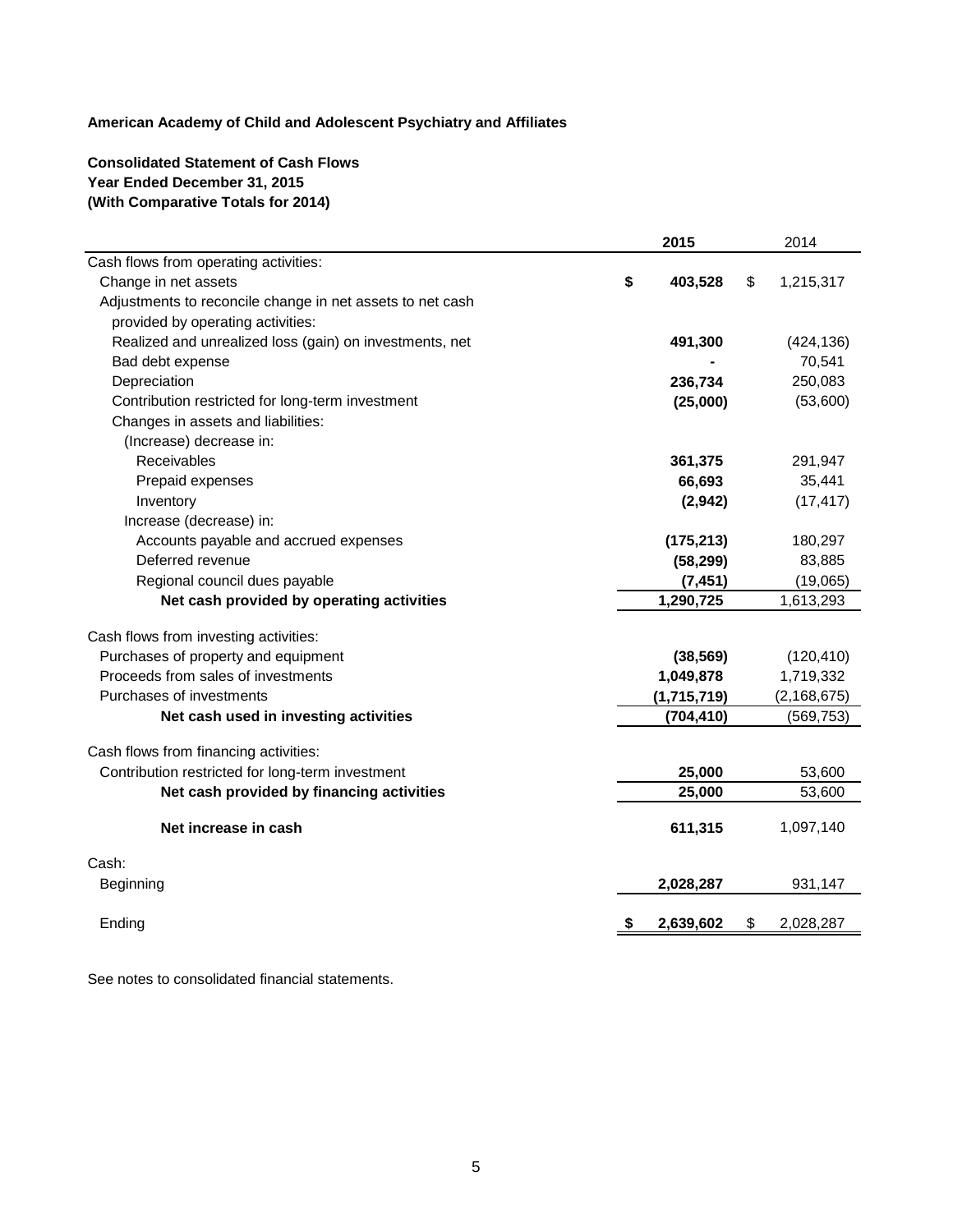#### **Notes to Consolidated Financial Statements**

#### **Note 1. Nature of Activities and Significant Accounting Policies**

**Nature of activities:** American Academy of Child and Adolescent Psychiatry and Affiliates (collectively, the Academy) consists of three entities.

American Academy of Child and Adolescent Psychiatry (AACAP) has been a growing and dynamic organization, giving direction to and responding quickly to new developments in the health care environment by addressing the needs of children, adolescents, and families. AACAP represents child and adolescent psychiatrists with at least five years of additional training beyond medical school, including two years in child and adolescent psychiatry residency. AACAP members actively research, diagnose, and treat psychiatric disorders affecting children, adolescents, and their families. AACAP supports this work through a variety of programs including government liaison, national public information, and continuing education.

American Association of Child and Adolescent Psychiatry (AMCAP) was created to engage in health policy and advocacy activities to promote mentally healthy children, adolescents, and families and the profession of child and adolescent psychiatry.

AMCAP created the AMCAP Political Action Committee (the PAC), which is a separate segregated fund of AMCAP and is an unincorporated committee. The PAC's purpose is to support federal candidates who support child and adolescent psychiatry. The PAC is not affiliated with any party.

The following are descriptions of the Academy's significant programs:

**Annual meeting and institutes:** The annual meeting presents the latest research and clinical practice in the field of child and adolescent psychiatry to members and non-members. Institutes at the annual meeting, the January institute, and the lifelong learning institute provide continuing professional education on the latest topics in the field.

**Components:** The Academy sponsors committees that work to increase the knowledge base about specific areas of interest for the Academy members and the public and help the Academy disseminate information.

**Government affairs:** The Academy's Government Affairs promotes advocacy efforts at the federal and state levels to improve policies and services for children and adolescents with mental illness. The Academy works to educate policymakers and administrators about issues affecting child and adolescent psychiatry and children's mental health.

**Special funds:** The Academy promotes and supports research careers, publicizes research and training opportunities, and sponsors initiatives to foster the development and continuing excellence of child and adolescent psychiatrists through fellowship programs, distinguished member lectures and research stipends.

**Journal:** Through the monthly *Journal of the American Academy of Child and Adolescent Psychiatry,* the Academy publishes peer review scientific papers and an online subscription.

**Grants:** Through a number of federal and non-federal grants, the Academy supports research and training fellowships in the field of child and adolescent psychiatry.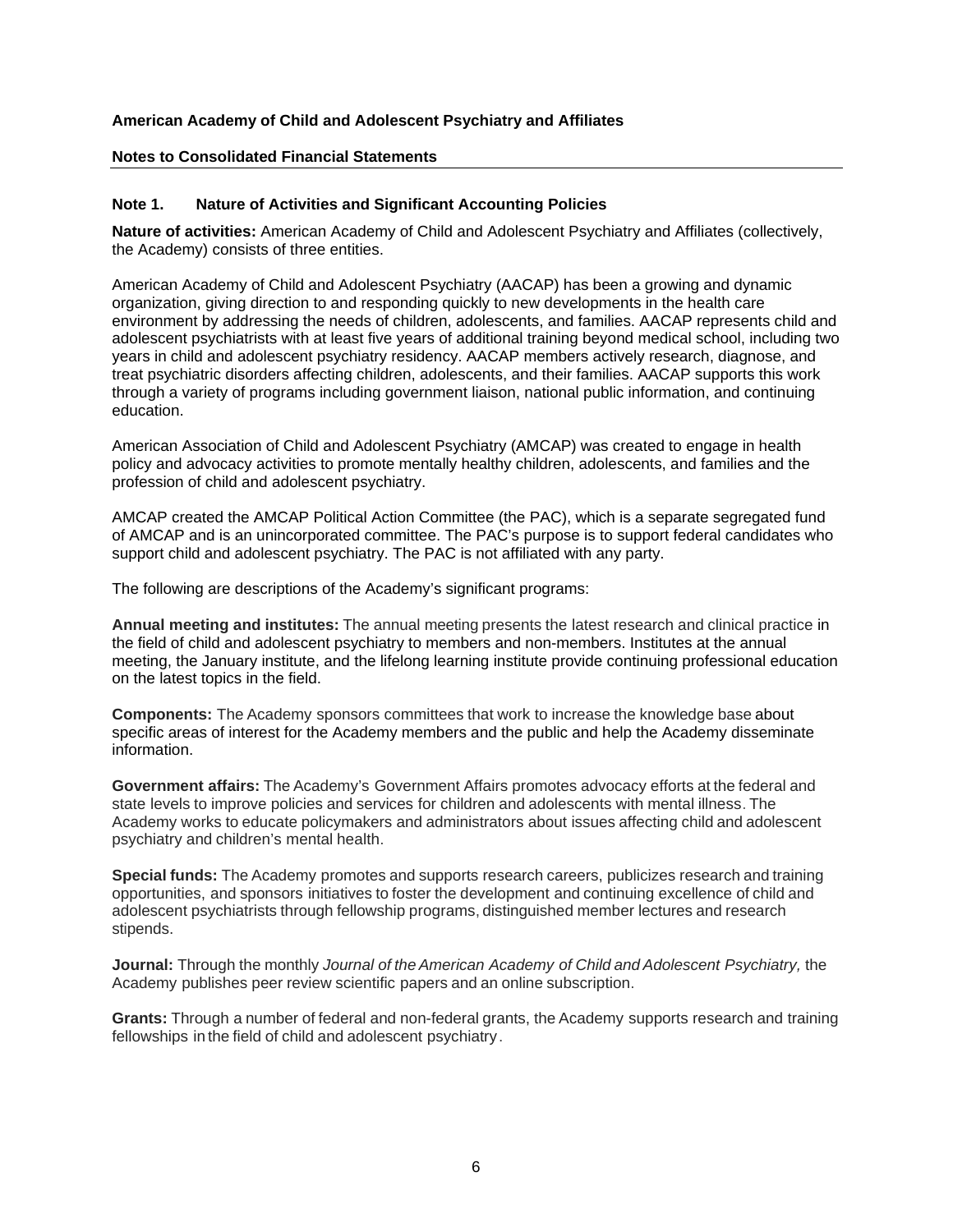#### **Notes to Consolidated Financial Statements**

#### **Note 1. Nature of Activities and Significant Accounting Policies (Continued)**

**Membership:** The Membership department is also responsible for development and maintenance of member benefits and services, and maintaining all membership records and statistics.

**Clinical practice:** The Academy's Clinical Practice department is principally responsible for assisting members with issues related to their clinical practice, such as practice parameters, coordination of care/services, collaborating with other professionals and medical coding questions.

A summary of the Academy's significant accounting policies follows:

**Principles of consolidation:** The accompanying consolidated financial statements include the accounts of AACAP, AMCAP and the PAC. All significant intercompany accounts and transactions have been eliminated in consolidation.

**Basis of accounting:** The consolidated financial statements are presented in accordance with the accrual basis of accounting, whereby revenue is recognized when earned, unconditional support is recognized when received, and expenses are recognized when incurred.

**Basis of presentation:** The consolidated financial statements presentation follows the recommendations of the Financial Accounting Standards Board (FASB) Accounting Standards Codification (the Codification). As required by the Not-for-Profit Entities topics of the Codification, Balance Sheet and Income Statement, the Academy is required to report information regarding its financial position and activities according to three classes of net assets: unrestricted net assets, temporarily restricted net assets, and permanently restricted net assets.

**Financial risk:** The Academy maintains its cash in bank deposit accounts which, at times, may exceed federally insured limits. The Academy has not experienced any losses in such accounts. The Academy believes it is not exposed to any significant financial risk on cash.

The Academy invests in a professionally managed portfolio that contains various securities that are exposed to risks, such as interest, market, and credit. Due to the level of risk associated with such investments, and the level of uncertainty related to changes in the value of such investments, it is at least reasonably possible that changes in risks in the near term could materially affect investment balances and the amounts reported in the consolidated financial statements.

**Investments:** Investments consist of mutual funds, equities and money market funds. The mutual funds, equities and money market funds are recorded in the accompanying consolidated balance sheet at their fair value. Fair value is the price that would be received to sell an asset in an orderly transaction between market participants at the measurement date. Investment gains and losses that are temporarily restricted based on donor stipulations are allocated based on the methodology detailed in Note 8.

**Receivables:** Receivables are carried at original invoice amounts less an estimate made for doubtful receivables based on a review of all outstanding amounts on a monthly basis. Management determines the allowance for doubtful accounts by identifying troubled accounts and by using historical experience applied to an aging of accounts. Receivables are written off when deemed uncollectible. Recoveries of receivables previously written off are recorded when received. The provision for doubtful accounts receivable of \$54,525 at December 31, 2015, is based on management's evaluation of the collectability of receivables.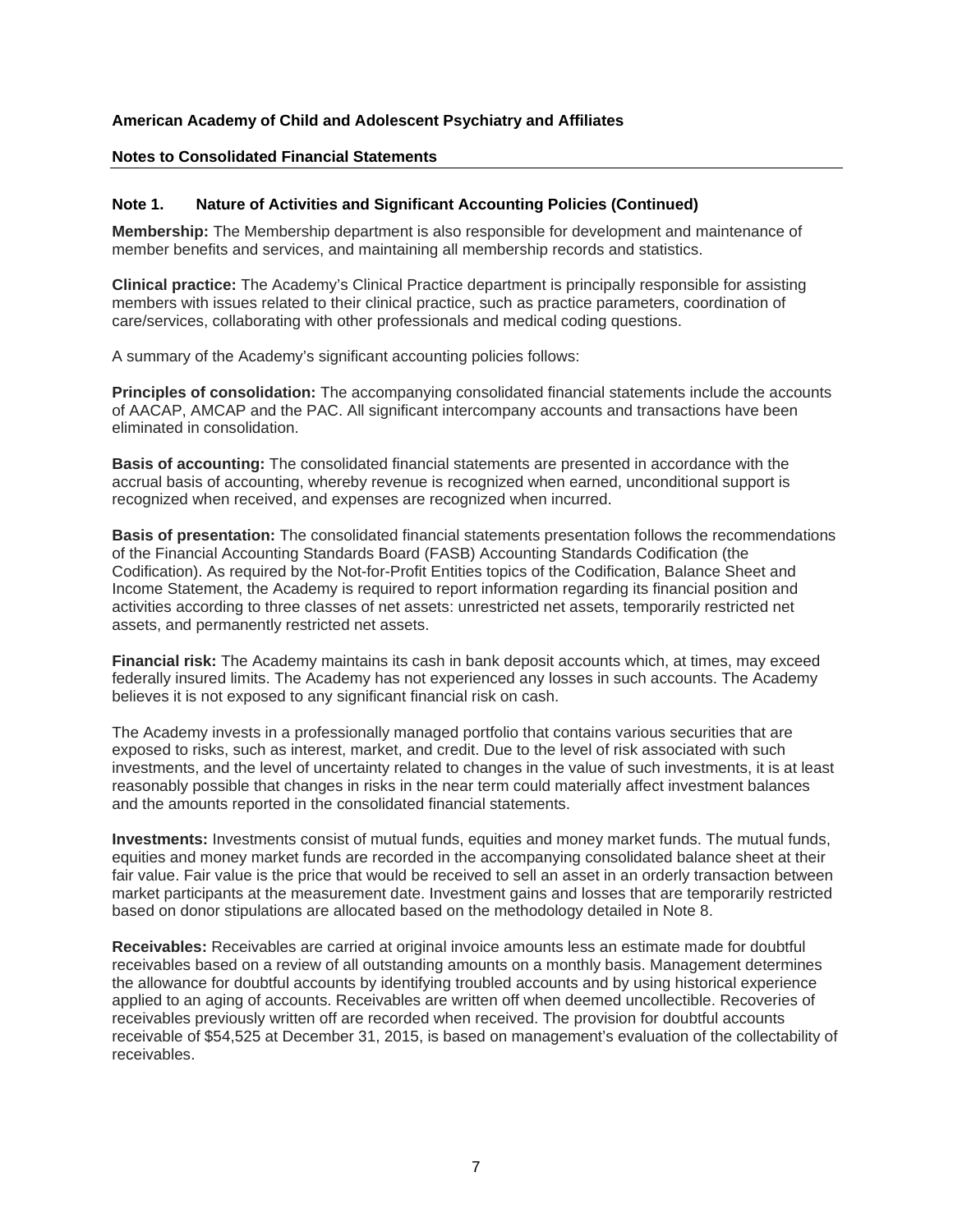#### **Notes to Consolidated Financial Statements**

#### **Note 1. Nature of Activities and Significant Accounting Policies (Continued)**

**Property and equipment:** Property and equipment are recorded at cost. Depreciation is provided using the straight-line method over estimated useful lives of 3 to 40 years. The Academy capitalizes all property and equipment purchased with a cost of \$500 or more.

**Valuation of long-lived assets:** Long-lived assets are reviewed for impairment whenever events or changes in circumstances indicate that the carrying amount of an asset may not be recoverable. Recoverability of long-lived assets is measured by a comparison of the carrying amount of the asset to future undiscounted net cash flows expected to be generated by the asset. If such assets are considered to be impaired, the impairment to be recognized is measured by the amount by which the carrying amount of the assets exceeds the estimated fair value of the assets. Assets to be disposed of are reportable at the lower of the carrying amount or fair value, less cost to sell.

**Regional council dues payable:** Regional council dues payable consists of state and local Academy council dues collected by the Academy, which need to be paid out to councils.

**Revenue and support:** Membership dues and fees are recognized as revenue over the dues period which coincides with the Academy's fiscal year. Dues received in advance are reported as deferred revenue and recognized during the period of membership.

Annual meetings and institutes revenues are recognized in the period the meetings and institutes occur. Payments received in advance are recorded as deferred revenue.

Journal revenue is recognized in the period it is earned. Initial publishing royalties received are recorded as deferred revenue and recognized over the life of the publishing agreement.

The Academy receives federal and non-federal grants. Revenue from grants is recognized as services are performed and costs are incurred. Conditional grants are recognized when the conditions on which they depend are substantially met. Such grant funds received prior to conditions being met are reported as refundable advances. There were no conditional grants at December 31, 2015.

All donor-restricted contributions are reported as an increase in temporarily or permanently restricted net assets, depending on the nature of the restriction, when received. When a restriction expires (that is, when a stipulated time restriction ends or purpose restriction is accomplished), temporarily restricted net assets are reclassified to unrestricted net assets and reported in the consolidated statement of activities as net assets released from restrictions.

Publication revenue is recognized when sales are made and member royalties are recognized in the period earned. Payments received in advance are recorded as deferred revenue.

**Functional expense classification**: The costs of providing various programs and supporting services have been summarized on a functional basis in the consolidated statement of activities. Accordingly, certain costs have been allocated among the programs and supporting services benefited based on time spent.

**Use of estimates:** The preparation of consolidated financial statements requires management to make estimates and assumptions that affect the reported amounts of assets and liabilities and disclosure of contingent assets and liabilities at the date of the consolidated financial statements, and the reported amounts of revenue, support and expenses during the reporting period. Actual results could differ from those estimates.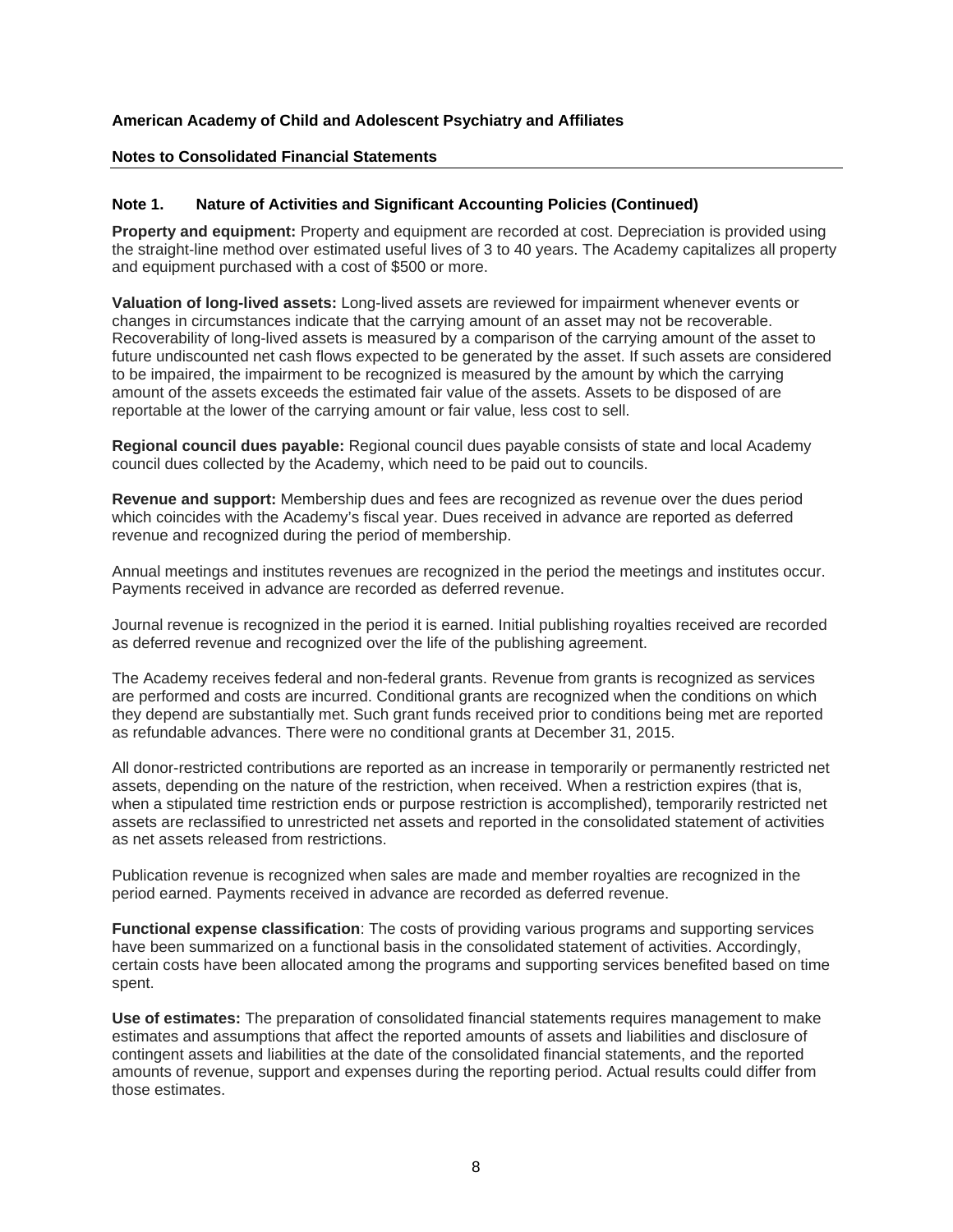#### **Notes to Consolidated Financial Statements**

#### **Note 1. Nature of Activities and Significant Accounting Policies (Continued)**

**Prior year information:** The consolidated financial statements include certain prior year summarized comparative information in total but not by net asset class. Such information does not include sufficient detail to constitute a presentation in conformity with accounting principles generally accepted in the United States of America. Accordingly, such information should be read in conjunction with the Academy's consolidated financial statements for the year ended December 31, 2014, from which the summarized information was derived.

**Income taxes:** AACAP, AMCAP and the PAC are generally exempt from federal income taxes under the provisions of Section 501(c)(3), 501(c)(6) and 527(f)(3) of the Internal Revenue Code. In addition, AACAP has been classified as an organization that is not a private foundation. Under current Internal Revenue Service regulations, advertising revenue earned in AACAP's publications, less applicable deductions, are subject to unrelated business income tax. There were no net tax liabilities for unrelated business income for the year ended December 31, 2015.

Management evaluated the Academy's tax positions and concluded that the Academy had taken no uncertain tax positions that require adjustment to the consolidated financial statements.

**Subsequent events:** The Academy evaluated subsequent events through June 27, 2016, which is the date the consolidated financial statements were available to be issued.

#### **Note 2. Receivables**

Receivables at December 31, 2015, consist of the following:

| Federal grant receivables            | 12.445  |
|--------------------------------------|---------|
| General receivables                  | 297,311 |
|                                      | 309.756 |
| Less allowance for doubtful accounts | 54.525  |
|                                      | 255,231 |

# **Note 3. Property and Equipment**

Property and equipment at December 31, 2015, and depreciation expense for the year then ended, consist of the following:

| <b>Asset Category</b>                          | Estimated<br>Useful Lives | Cost         | Accumulated<br>Depreciation | <b>Net</b>       | Depreciation<br>Expense |
|------------------------------------------------|---------------------------|--------------|-----------------------------|------------------|-------------------------|
| Building and improvements<br>Office equipment, | 10 to 40 years            | \$ 3,686,405 | \$2,713,577                 | 972.828<br>\$    | \$185.992               |
| computers and software                         | 3 to 10 years             | 906.095      | 797.814                     | 108.281          | 50.742                  |
| Land                                           |                           | 375,417      | $\,$                        | 375,417          |                         |
|                                                |                           | 4,967,917    | \$3,511,391                 | 1,456,526<br>\$. | \$<br>236,734           |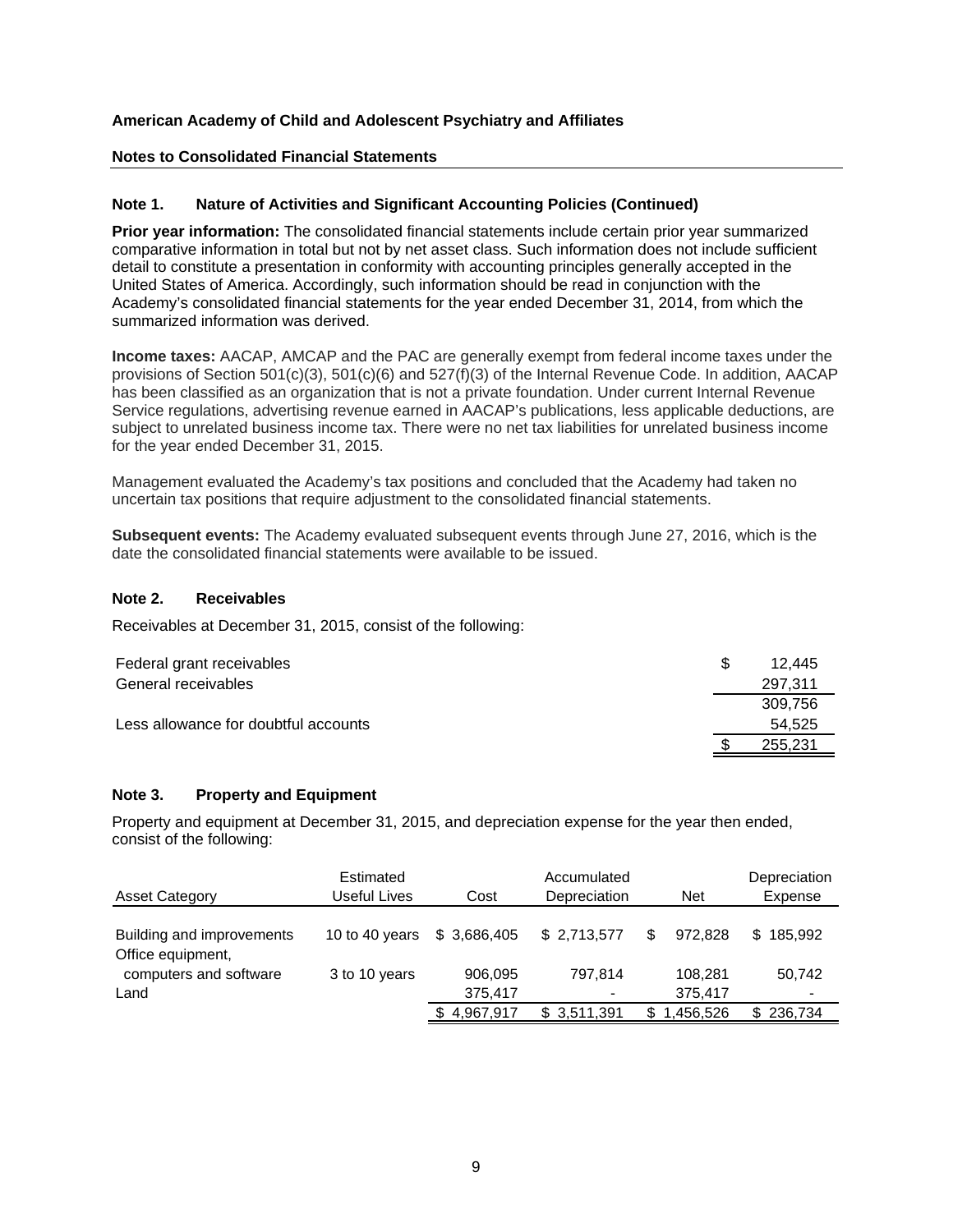#### **Notes to Consolidated Financial Statements**

#### **Note 4. Deferred Revenue**

Deferred revenue at December 31, 2015, consists of the following:

| Membership dues             | \$<br>1,180,696 |
|-----------------------------|-----------------|
| Annual meeting registration | 333.114         |
| Initial publishing royalty  | 123,206         |
| <b>Others</b>               | 35.246          |
|                             | 1,672,262       |

# **Note 5. Building Rental**

During the year ended December 31, 2015, the Academy leased a portion of its building under an operating lease. The lease will expire in September 2016. Rental revenue for the year ended December 31, 2015, was \$30,360. The lease agreement calls for the Academy to receive \$23,400 during the year ending December 31, 2016.

# **Note 6. Retirement Plan**

The Academy maintains a defined contribution pension plan for its full-time employees. Contributions are made on behalf of eligible employees at the rate of 10% of their compensation. Amounts contributed to the plan for the year ended December 31, 2015, were \$118,364.

# **Note 7. Commitments**

**Hotels and facilities:** The Academy has entered into several contracts for hotel room rentals and convention centers relating to its annual meetings to be held through 2021. In the event of cancellation, the Academy is required to pay various costs of the hotel rooms as stipulated in the contracts, the amounts of which are dependent upon the date of cancellation.

**Publishing:** The Academy has a publishing agreement with Elsevier Inc. through 2019. Under this agreement, the Academy is entitled to receive minimum royalty payments.

The Academy's minimum royalty payments under the Elsevier Inc. agreement will be approximately \$1,100,000 for the year ending December 31, 2016.

# **Note 8. Temporarily Restricted Net Assets**

The composition of temporarily restricted net assets as of December 31, 2015, along with the activity in the temporarily restricted funds for the year then ended, is as follows:

For the year ended December 31, 2015, the Academy allocated investment return to its temporarily restricted net asset funds on a monthly basis. This allocation has two components. The first is an allocation based on the balance and activity in each temporarily restricted fund. The second is an allocation based on the balance and activity in each permanently restricted fund. In each of the two allocations described above, the allocation methodology is the same, and the allocated investment return is recorded within the respective temporarily restricted fund. The allocations were calculated for each fund based on the balance in each fund at the end of the month, plus the current month activities, divided by the Academy's average investment balance for the month, multiplied by the Academy's net investment return for the month.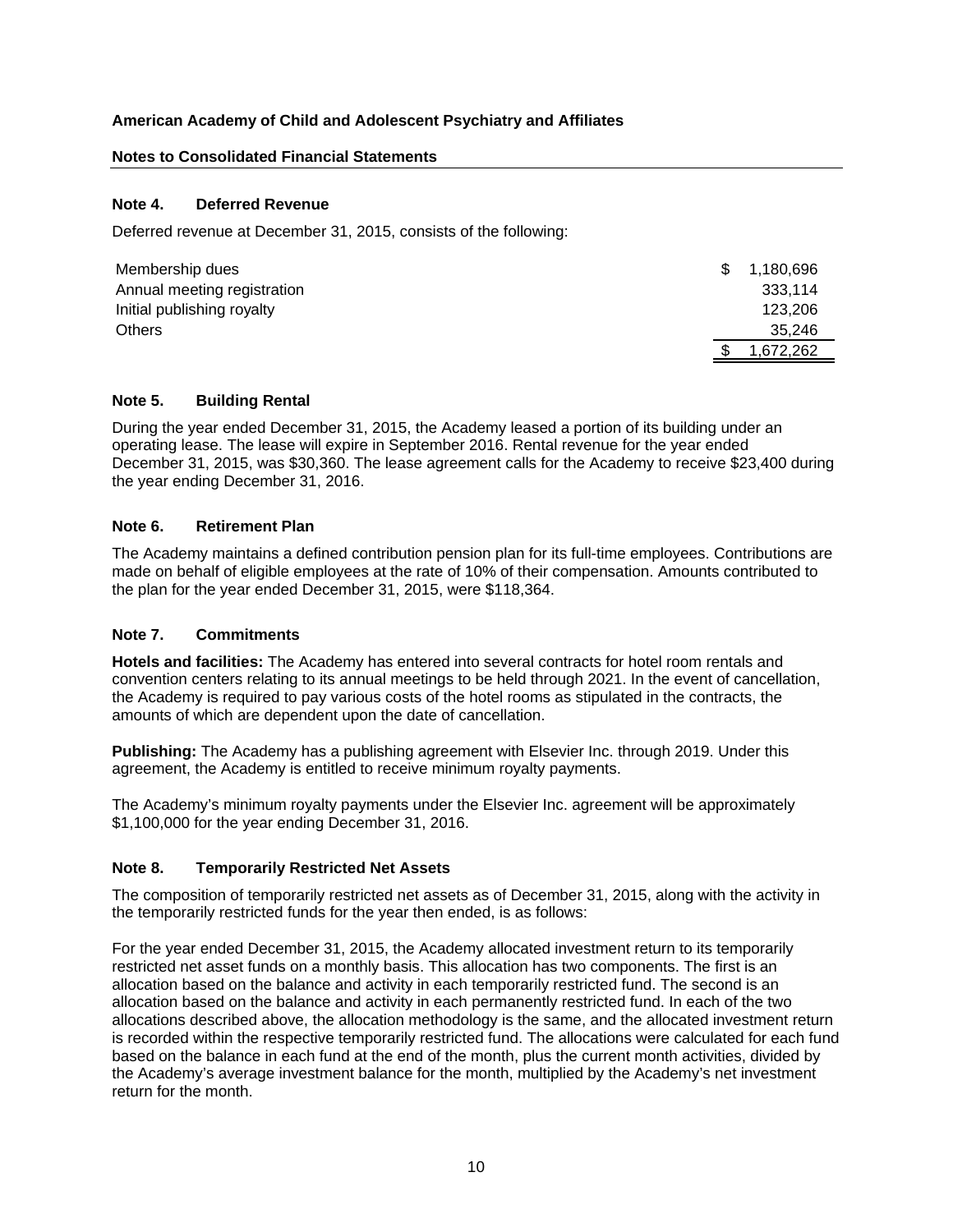# **Notes to Consolidated Financial Statements**

#### **Note 8. Temporarily Restricted Net Assets (Continued)**

The Academy does not allocate investment income to programs that are less than one year in duration or that have a measurable date of completion during the fiscal year, such as programs where the terms of the restriction are satisfied at the annual meeting. In addition, the Academy does not allocate investment income to programs where the donors, such as but not limited to governmental entities or pharmaceutical companies, do not have expectations of receiving investment gains or intend the funds to be subject to market losses.

Temporarily restricted funds that are driven by multi-year promises to give are allocated differently. The Academy only allocates the investment return based on the actual cash received by year-end and excludes the amount that has yet to be received.

Changes in temporarily restricted net assets during 2015 are as follows:

|                                                        |                 |                |               | <b>Net Assets</b> |                | Investment  |                          | Investment               | Transfer                     |                          |  |
|--------------------------------------------------------|-----------------|----------------|---------------|-------------------|----------------|-------------|--------------------------|--------------------------|------------------------------|--------------------------|--|
|                                                        | Balance         |                |               |                   | Released       | Loss on     |                          | Loss on                  | to                           | Balance                  |  |
|                                                        | December 31,    |                |               | From              |                | Temporarily | Permanently              | Permanently              | December 31,                 |                          |  |
|                                                        | 2014            |                | Contributions |                   | Restrictions   |             | Restricted               | Restricted               | Restricted                   | 2015                     |  |
|                                                        |                 |                |               |                   |                |             |                          |                          |                              |                          |  |
| Campaign for America Kids                              | \$<br>344.507   | $\mathfrak{L}$ | 77.525        | \$                | 162,740 \$     |             | $(2,452)$ \$             |                          | $\mathfrak{s}$               | $\mathbb{S}$<br>256,840  |  |
| <b>Endowment Fund</b>                                  | 283,339         |                | 100           |                   | 89,554         |             | (7,057)                  | (22,099)                 |                              | 164,729                  |  |
| Berman Learning Disability Fund                        | 137,624         |                |               |                   | 5,231          |             | (4,072)                  |                          | ÷,                           | 128,321                  |  |
| Abramson Fund                                          | 71,791          |                |               |                   | 2,000          |             | (1,733)                  | (5,265)                  | $\overline{a}$               | 62,793                   |  |
| Life Member Fund                                       | 79,550          |                | 38,216        |                   | 56,199         |             | (2, 155)                 |                          |                              | 59,412                   |  |
| International Fund - Ulku Ulgur, M.D. Int'l Scholar Fd | 49,362          |                | 13,000        |                   | 2,645          |             | (1, 810)                 | $\overline{\phantom{a}}$ | $\blacksquare$               | 57,907                   |  |
| James Anthony Fund                                     | 12,850          |                | 35,952        |                   |                |             | (1,231)                  |                          |                              | 47,571                   |  |
| Amaya Fund (The Marc Amaya Award of NC)                | 49,674          |                | 875           |                   | 2,308          |             | (1,570)                  |                          | $\blacksquare$               | 46,671                   |  |
| NIDA AACAP Resident Research Award                     | 6,959           |                | 65,000        |                   | 43,229         |             | $\blacksquare$           |                          |                              | 28,730                   |  |
| Tarjan Fund for Mental Retardation                     | 29,720          |                |               |                   | 1,780          |             | (856)                    |                          | Ĭ.                           | 27,084                   |  |
| Pilot Research Awards (Pfizer)                         | 28,372          |                | 80,000        |                   | 83,627         |             |                          |                          | $\qquad \qquad \blacksquare$ | 24,745                   |  |
| Simon Wile Fund - Liason Psychiatry Award              | 24,073          |                |               |                   | 1,855          |             | (686)                    |                          |                              | 21,532                   |  |
| Aubrey Metcalf Fund (Northern California-ROCAP)        | 22,339          |                |               |                   | 500            |             | (647)                    |                          |                              | 21,192                   |  |
| Spurlock Minority Research Fellowship - NIDA           | 21,579          |                | 26,000        |                   | 28,220         |             |                          |                          | $\overline{a}$               | 19,359                   |  |
| Philips Fund for Prevention                            | 28,226          |                |               |                   | 6,660          |             | (802)                    | (3,054)                  |                              | 17,710                   |  |
| Cancro Award                                           | 13,847          |                |               |                   | 87             |             | (422)                    |                          | ÷                            | 13,338                   |  |
| Klingenstein                                           | 9,813           |                | 32,000        |                   | 30,594         |             | $\overline{\phantom{a}}$ |                          |                              | 11,219                   |  |
| Beatrix Hamburg Award                                  | 11,077          |                |               |                   | 1,282          |             | (339)                    |                          |                              | 9,456                    |  |
| Spurlock Fund-AACAP                                    | 9.945           |                | 1.000         |                   | 3,691          |             | (231)                    |                          |                              | 7,023                    |  |
| Robinson/Cunningham                                    | 8,584           |                |               |                   | 3,774          |             | (97)                     |                          |                              | 4,713                    |  |
| <b>International Fund</b>                              | 1,594           |                | 1,275         |                   | $\blacksquare$ |             | (78)                     |                          |                              | 2,791                    |  |
| E. Schlosser Lewis                                     | 136,050         |                | 67,451        |                   | 83,092         |             | 10,435                   | (20, 844)                | 110,000                      | $\overline{\phantom{a}}$ |  |
| <b>Endowed dues</b>                                    | 56,624          |                |               |                   | 56,044         |             | (580)                    |                          |                              | $\overline{\phantom{a}}$ |  |
| John E. Schowalter Fund (Roberto)                      | 14,000          |                | 136,000       |                   | 1,996          |             | 1,996                    |                          | 150,000                      |                          |  |
| Paramjit T. Joshi, MD International Scholars Fd        | 3,989           |                | 2,250         |                   | 5,219          |             | 1,988                    | (3,008)                  |                              |                          |  |
| General Resident Travel Awards (Eli Lilly)             | 2,675           |                |               |                   | 2,675          |             | $\overline{\phantom{a}}$ |                          |                              |                          |  |
|                                                        | \$<br>1,458,163 | \$             | 576,644       | \$                | 675,002        | \$          | $(12,399)$ \$            | $(54,270)$ \$            | 260,000                      | \$<br>1,033,136          |  |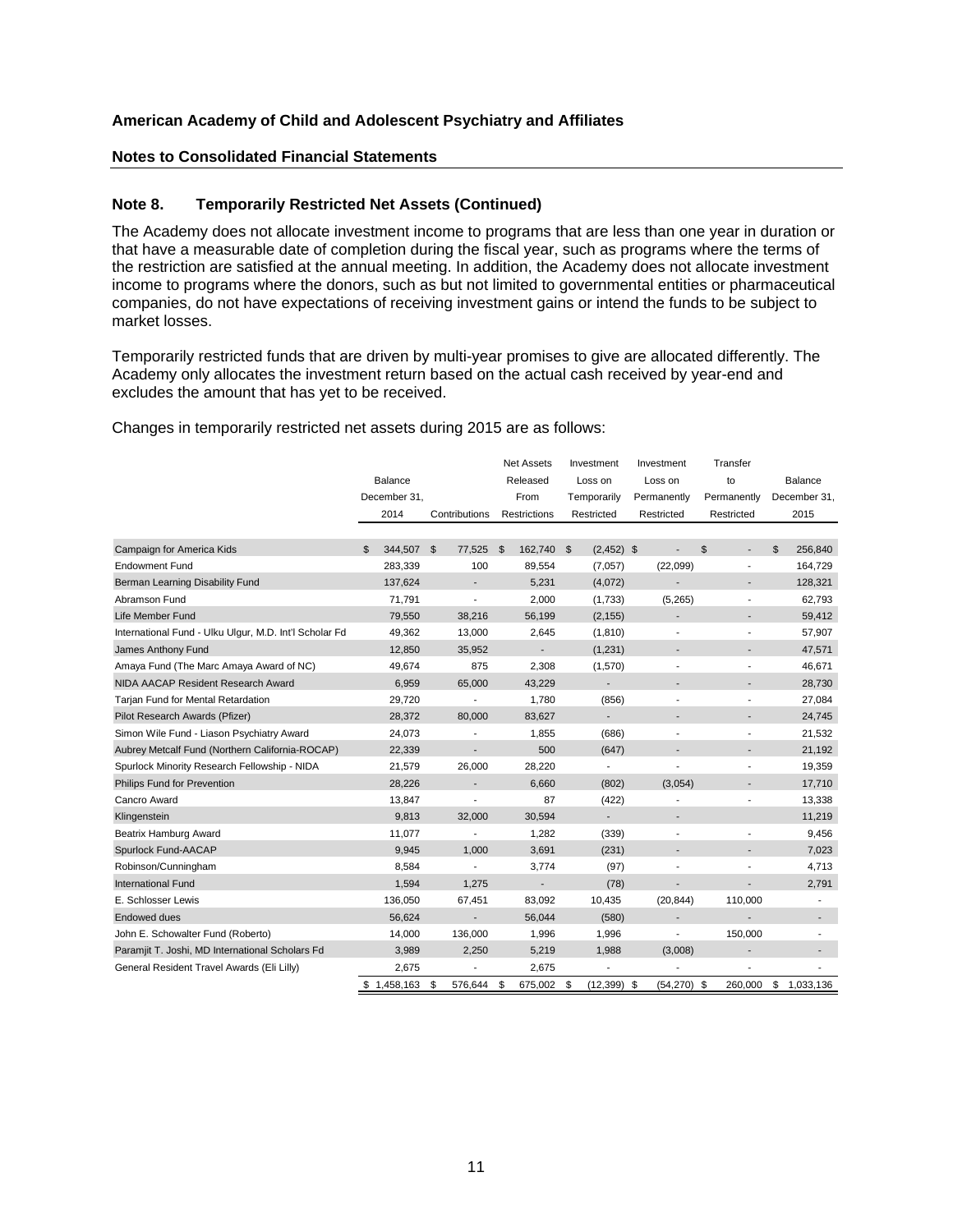#### **Notes to Consolidated Financial Statements**

#### **Note 9. Permanently Restricted and Board Designated Net Assets**

The Academy follows the Codification subtopic, Reporting Endowment Funds. The Codification addresses accounting issues related to guidelines in the Uniform Prudent Management of Institutional Funds Act of 2006 (UPMIFA), which was adopted by the National Conferences of Commissioners on Uniform State Laws in July 2006. Management has interpreted UPMIFA as requiring the preservation of the fair value of original donor-restricted contributions as of the date of the gift, absent explicit donor stipulations to the contrary. As a result of this interpretation, the Academy classifies as permanently restricted net assets: (a) the original value of permanently restricted cash contribution; and (b) the discounted value of future permanently restricted cash contributions, net of allowance for uncollectible promises. The remaining portion of donor-restricted cash contributions are classified as temporarily restricted net assets until those amounts are appropriated for expenditure in a manner consistent with the standard of prudence prescribed by UPMIFA. In accordance with UPMIFA, the Academy considers the following factors in making a determination to appropriate or accumulate donor-restricted cash contributions:

- The purposes of the Academy and donor-restricted endowment fund.
- The duration and preservation of the funds.
- General economic conditions.
- The possible effect of inflation and deflation.
- The expected total return from income and the appreciation of investments.
- Investment policies.

**Spending policy:** All earnings (losses) from the Academy's permanently restricted net assets are recorded as temporarily restricted net assets, as each permanently restricted fund has a temporarily restricted component. The Academy's permanently restricted funds are geared towards programmatic spending that falls within the mission and purpose of the Academy. The Academy analyzes the balance in the temporarily restricted component of the fund when evaluating the ability to spend prudently on related programs which coincide with the purpose of the fund. The Academy's endowment fund is used to support programs that promote the health and development of children, adolescents, and families. The programs which the Academy supports are ultimately decided by the Council. Board designated net assets are used to fund programs determined by the President.

**Investment policy:** The Academy invests all permanently restricted funds, as well as other invested funds, in a fund managed by an investment manager according to the objectives and guidelines of the Academy's Statement of Investment Objectives. The Academy's overall objective is to outperform inflation while minimizing potential losses. At least annually, the Academy's Financial Planning Committee, in consultation to the Treasurer and Executive Director, will review the Statement of Investment Objectives to determine their continued applicability. Ultimate authority and responsibility for the financial policies rest with the Council.

The Academy's endowment funds consist of the following at December 31, 2015:

|                                  |              |         |            | Temporarily Permanently |             |
|----------------------------------|--------------|---------|------------|-------------------------|-------------|
|                                  | Unrestricted |         | Restricted | Restricted              | Total       |
|                                  |              |         |            |                         |             |
| Donor-restricted endowment funds |              |         | \$245,232  | \$2,083,270             | \$2,328,502 |
| Board designated endowment funds |              | 717.622 | $\,$       |                         | 717.622     |
|                                  |              | 717.622 | \$245,232  | \$2,083,270             | \$3,046,124 |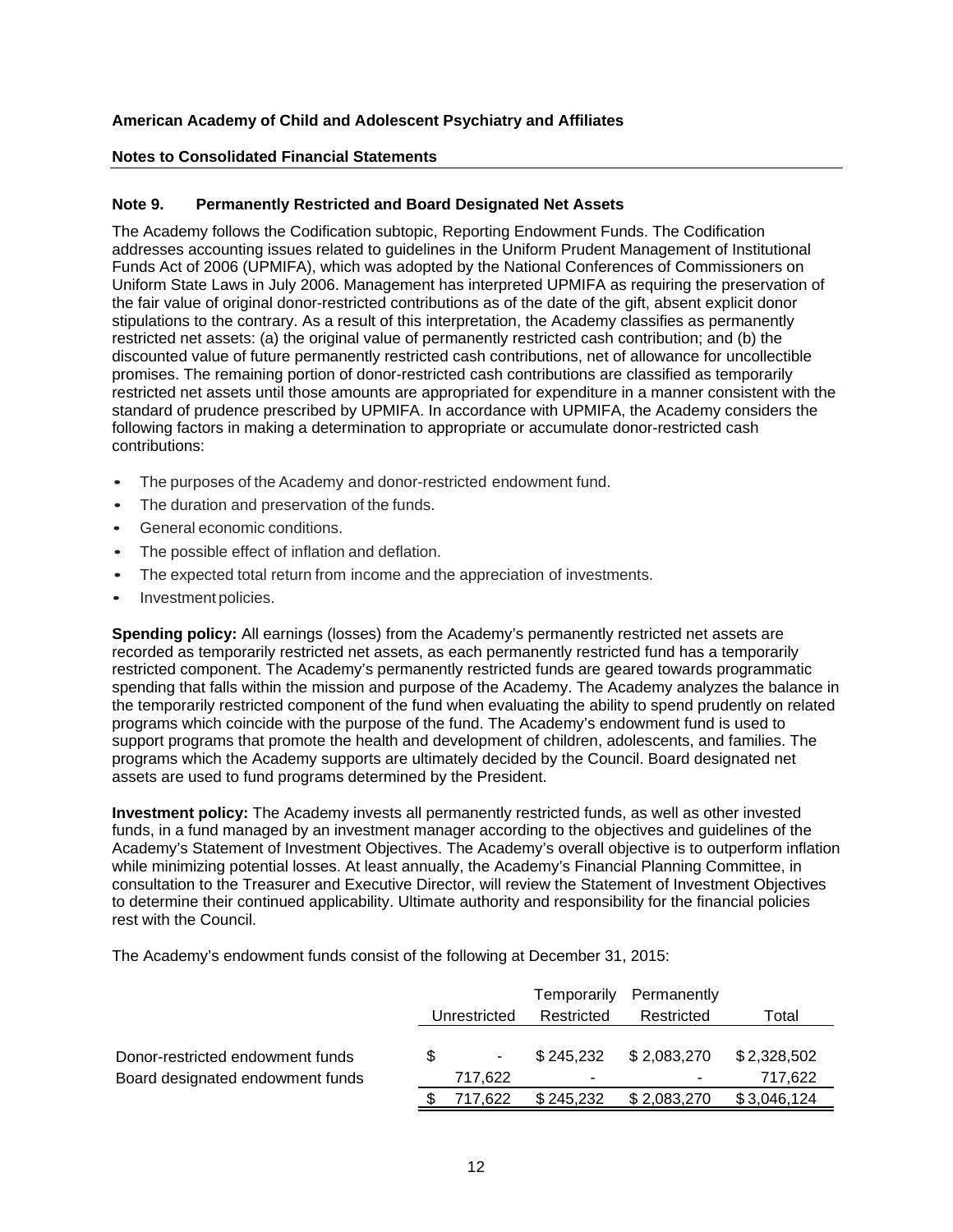#### **Notes to Consolidated Financial Statements**

## **Note 9. Permanently Restricted and Board Designated Net Assets (Continued)**

Endowment fund activity for the year ended December 31, 2015, consists of the following:

|                                         |   |              | Temporarily | Permanently |             |
|-----------------------------------------|---|--------------|-------------|-------------|-------------|
|                                         |   | Unrestricted | Restricted  | Restricted  | Total       |
|                                         |   |              |             |             |             |
| Endowment net assets, beginning of year | S | 762,531      | \$523,395   | \$1,798,270 | \$3,084,196 |
| Contributions                           |   |              | 69,801      | 25,000      | 94.801      |
| Current year designations               |   | 3.281        |             |             | 3.281       |
| Investment loss, net                    |   | (22, 994)    | (51, 439)   |             | (74, 433)   |
| Amounts appropriated for expenditure    |   | (25, 196)    | (186, 525)  |             | (211, 721)  |
| Transfer to permanently restricted from |   |              |             |             |             |
| temporarily restricted endowment fund   |   |              | (110,000)   | 110,000     |             |
| Transfer to permanently restricted from |   |              |             |             |             |
| temporarily restricted net assets       |   |              |             | 150,000     | 150,000     |
| Endowment net assets, end of year       |   | 717,622      | \$245,232   | \$2,083,270 | \$3,046,124 |

All Academy endowment funds are included with the investments as shown in Note 10. The transfers from temporarily restricted to permanently restricted are due to changes in donor restrictions.

Permanently restricted net assets at December 31, 2015, consist of the following endowments:

| E. Schlosser Lewis Fund           | S. | 803,804     |
|-----------------------------------|----|-------------|
| <b>Endowment Fund</b>             |    | 745.206     |
| Abramson Fund                     |    | 177,605     |
| John E. Schowalter Fund           |    | 150,000     |
| Philips Fund for Prevention       |    | 103.055     |
| Joshi International Scholars Fund |    | 103,600     |
|                                   |    | \$2,083,270 |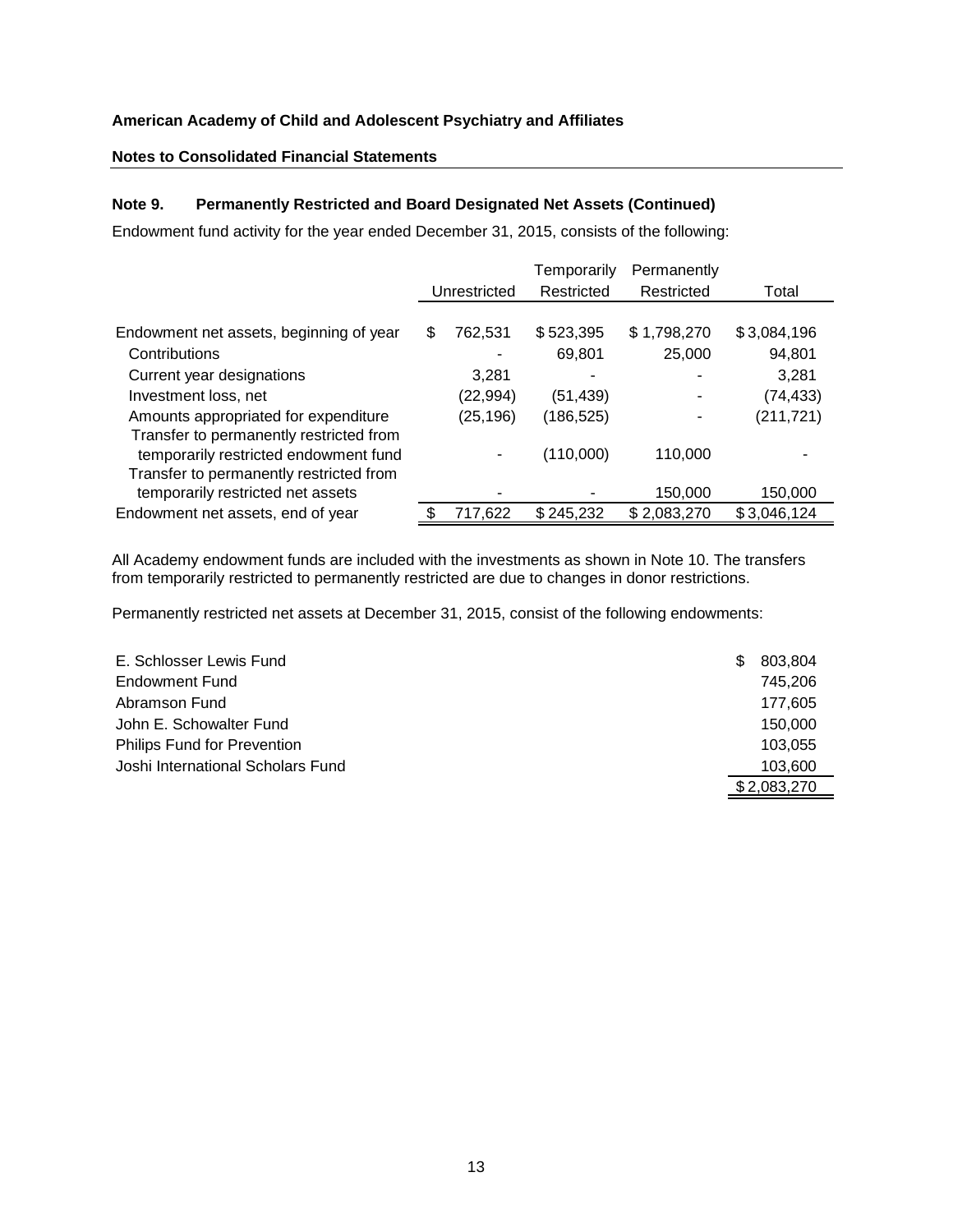#### **Notes to Consolidated Financial Statements**

## **Note 9. Permanently Restricted and Board Designated Net Assets (Continued)**

Board designated net assets activity for the year ended December 31, 2015, consists of the following programs:

|                                         | <b>Balance</b><br>December 31,<br>2014 | Designations and<br>Investment<br>Income (Loss) |           | Released<br>From<br>Designations |            | <b>Balance</b><br>December 31,<br>2015 |
|-----------------------------------------|----------------------------------------|-------------------------------------------------|-----------|----------------------------------|------------|----------------------------------------|
| Presidential initiative funds:          |                                        |                                                 |           |                                  |            |                                        |
| Dr. Joshi Presidential Initiative Fund  | \$<br>78,534                           | \$                                              |           | \$                               | (78, 534)  | \$                                     |
| Dr. Fritz Presidential Initiative Fund  | 33,879                                 |                                                 | 20,000    |                                  | (6,608)    | 47,271                                 |
| Dr. Wagner Presidential Initiative Fund |                                        |                                                 | 40,000    |                                  |            | 40,000                                 |
|                                         | 112,413                                |                                                 | 60,000    |                                  | (85, 142)  | 87,271                                 |
| Research initiative                     | 50,486                                 |                                                 | 41,612    |                                  | (91, 676)  | 422                                    |
| Other funds:                            |                                        |                                                 |           |                                  |            |                                        |
| Karl Menninger Plenary                  | 175,038                                |                                                 | (5, 135)  |                                  | (7,800)    | 162,103                                |
| Lawrence A. Stone, M.D. Plenary         | 124,107                                |                                                 | (3,701)   |                                  | (5,000)    | 115,406                                |
| Douglas Hansen Annual Review            | 110,808                                |                                                 | (3,279)   |                                  | (5,000)    | 102,529                                |
| Stubblefield House of Delegates         | 75,557                                 |                                                 | (2,289)   |                                  | (2, 478)   | 70,790                                 |
| John F. McDermott Assistant Editor      |                                        |                                                 |           |                                  |            |                                        |
| in Residence                            | 65,325                                 |                                                 | (1,099)   |                                  | (361)      | 63,865                                 |
| Noshpitz/Cline History Lecture          | 66,559                                 |                                                 | (1,980)   |                                  | (2,500)    | 62,079                                 |
| John Schowalter Resident                | 59,326                                 |                                                 | (1,828)   |                                  |            | 57,498                                 |
| Jerry M. Wiener Resident                | 18,142                                 |                                                 | (553)     |                                  |            | 17,589                                 |
| Virginia Q. Anthony                     | 67,669                                 |                                                 | 151       |                                  | (2,057)    | 65,763                                 |
|                                         | 762,531                                |                                                 | (19, 713) |                                  | (25, 196)  | 717,622                                |
|                                         | \$<br>925,430                          | \$                                              | 81,899    | \$                               | (202, 014) | \$<br>805,315                          |

The Presidential Initiative Funds and the Research Initiative are not considered part of the board designated endowment funds, as these funds are not intended to be perpetual in nature, nor are they allocated investment returns.

#### **Note 10. Investments and Fair Value Measurements**

The Academy follows the Codification topic, Fair Value Measurement. The topic applies to all assets and liabilities that are being measured and reported on a fair value basis. The topic establishes a framework for measuring fair value in accordance with accounting principles generally accepted in the United States of America and expands disclosure about fair value measurements. The topic enables the reader of the financial statements to assess the inputs used to develop those measurements by establishing a hierarchy for ranking the quality and reliability of the information used to determine fair values. The topic requires that assets and liabilities carried at fair value will be classified and disclosed in one of the following three categories:

**Level 1:** Quoted market prices in active markets for identical assets or liabilities.

**Level 2:** Observable market based inputs or unobservable inputs corroborated by market data.

**Level 3:** Unobservable inputs that are not corroborated by market data.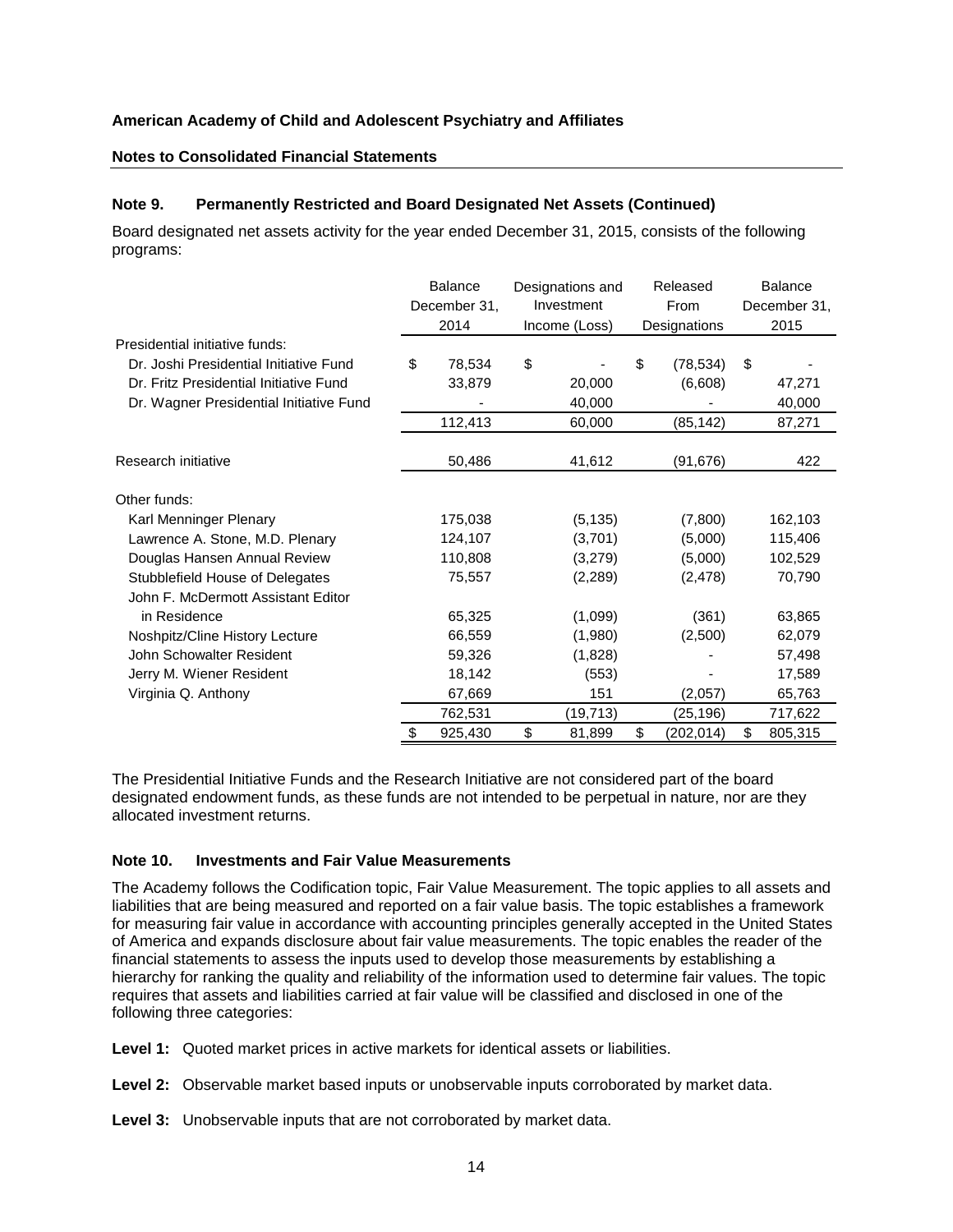#### **Notes to Consolidated Financial Statements**

#### **Note 10. Investments and Fair Value Measurements (Continued)**

In determining the appropriate levels, the Academy performs a detailed analysis of the assets and liabilities that are subject to the topic. At each reporting period, all assets and liabilities for which the fair value measurement is based on significant unobservable inputs are classified as Level 3. The Academy had no Level 2 or Level 3 investments at December 31, 2015.

The table below presents the balances of assets at December 31, 2015, measured at fair value on a recurring basis by level within the hierarchy:

|                              | Total        | Level 1      | Level <sub>2</sub>                 | Level 3 |
|------------------------------|--------------|--------------|------------------------------------|---------|
| Money market funds           | \$<br>26,198 | \$<br>26,198 | \$<br>$\overline{\phantom{a}}$     | \$      |
| Mutual funds:                |              |              |                                    |         |
| Large blend                  | 3,077,525    | 3,077,525    |                                    |         |
| Intermediate-term bond       | 2,274,617    | 2,274,617    |                                    |         |
| Foreign large blend          | 1,615,236    | 1,615,236    |                                    |         |
| <b>Tactical allocation</b>   | 723,081      | 723,081      |                                    |         |
| Foreign small/mid value      | 585,573      | 585,573      |                                    |         |
| Diversified emerging markets | 489,770      | 489,770      |                                    |         |
| Small growth                 | 474,204      | 474,204      |                                    |         |
| Bank loan                    | 389,778      | 389,778      |                                    |         |
| High-yield bond              | 253,242      | 253,242      |                                    |         |
| Emerging markets bond        | 251,553      | 251,553      |                                    |         |
| Small blend                  | 1,018        | 1,018        |                                    |         |
| Global real estate           | 587          | 587          |                                    |         |
|                              | 10,136,184   | 10,136,184   | $\overline{\phantom{a}}$           |         |
| Equities:                    |              |              |                                    |         |
| Financial                    | 6,570        | 6,570        |                                    |         |
| Technology                   | 4,942        | 4,942        |                                    |         |
| Healthcare                   | 3,632        | 3,632        |                                    |         |
| Consumer goods               | 3,294        | 3,294        |                                    |         |
| <b>Services</b>              | 2,521        | 2,521        |                                    |         |
| Industrial goods             | 2,024        | 2,024        |                                    |         |
| <b>Basic materials</b>       | 1,953        | 1,953        |                                    |         |
| <b>Utilities</b>             | 690          | 690          |                                    |         |
|                              | 25,626       | 25,626       | $\qquad \qquad \blacksquare$       |         |
| <b>Total investments</b>     | \$10,188,008 | \$10,188,008 | \$<br>$\qquad \qquad \blacksquare$ | \$      |

The money market funds, mutual funds, and equities above are classified as Level 1 instruments, as there are quoted market prices in active markets for identical assets.